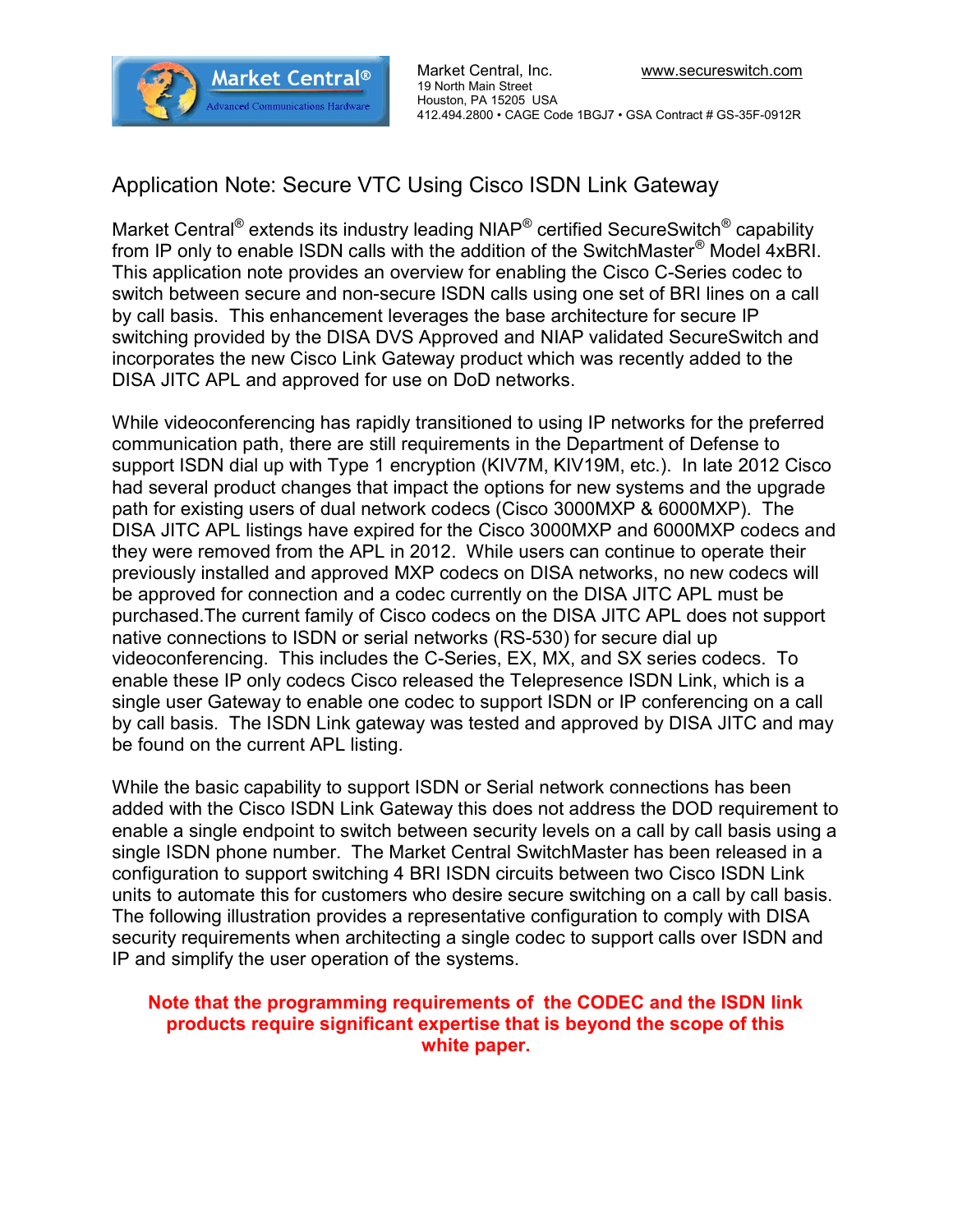

Figure 1 – Reference architecture: Cisco Telepresence ISDN Link Gateway supports

Market Central, Inc. • 19 North Main Street Houston, PA 15205 USA • www.secureswitch.com

white paper.